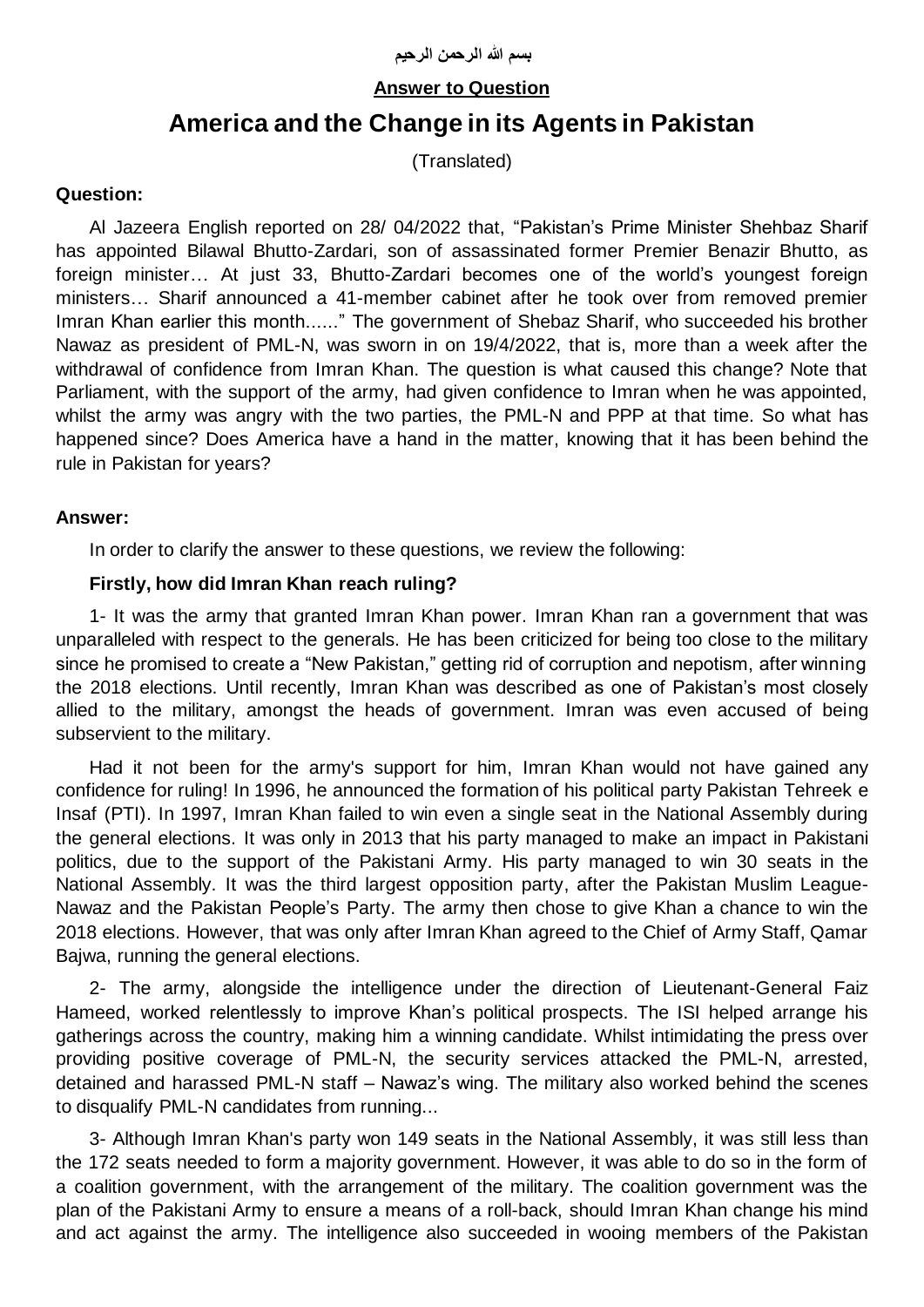People's Party into Imran Khan's government. Thus, a total of 17 members of Imran Khan's team were appointed under the influence of the ISI. Only three members of the cabinet were PTI supporters who had never been in any other party previously!

## **Secondly: After Imran Khan became Prime Minister, he provided many services to America,**

1- Pakistani Geo News TV channel reported regarding Khan that, "He received a letter from US President Trump earlier today 3/12/2018, in which he asked Pakistan to play a role in the Afghan peace talks and help bring the Taliban movement to the negotiating table," as reported internationally by Russia's Sputnik on 3/12/2018. Then Imran Khan met two days later with the US Special Envoy Khalilzad in Islamabad, confirming Pakistan's progress with respect to the American plan for Afghanistan!

2- Former Pakistani Defense Minister, Khawaja Asif, confirmed the betrayal by Pakistan's rulers, whilst he is one of them. In a series of tweets, Khwaja Asif stated on 3/1/2018, "You have asked what did we do? A dictator surrendered on a single phone call, our country witnessed the worst bloodbath, you carried out 57,800 attacks on Afghanistan from our bases, your forces were supplied arms and explosives through our soil, thousands of our civilians and soldiers became victims of the war initiated by you... We considered your enemy as our own, we filled the Guantanamo Bay, we served you with such an enthusiasm that we left our country with load shedding and gas shortage. We tried to please you at the cost of our economy, we provided tens of thousands of visas as a result of which the networks of Black Water spread across our country." There is nothing more frank than this: Pakistan fought a war that was not its war... It shed the blood of Muslim children for America's sake... And it squandered the values of its Islamic Deen, in order to serve American interests...

3- Likewise with regard to India, as he failed previously, Imran kept silent about India's annexation of Kashmir, except by stances of lip-service. So we said in the question and answer of 8/8/2019, "When India announced its recent decision to revoke the Kashmir special status, Pakistan's position was also disappointing, it did not go beyond condemnation, to remove the blame. The Pakistani Foreign Ministry issued a statement saying, 'Pakistan strongly condemns and rejects the announcements made today (Monday 5/8/2019) by New Delhi. No unilateral step by the Government of India can change this disputed status, as enshrined in the United Nations Security Council (UNSC) resolutions, Pakistan will exercise all possible options to counter the illegal steps.' (AFP 5/8/2019) ... In other words, exactly as the [Palestinian] Authority of Abbas and the Arab countries around them do, they denounce and protest against the violations of the Jewish entity of the Blessed Land of Palestine without mobilizing the armies to fight. Pakistan repeats the same role and denounces without moving the army to fight!" [**End Quote**]

4- Imran Khan dealt with the International Monetary Fund (IMF), whilst this fund is under the control of the US. Imran Khan implemented its policies, after he spoke against dealing with the IMF in his campaign for power. Indeed, Imran had stated before coming to power, in an interview published in the British newspaper, 'The Guardian,' on 18 September 2011, that, "A country that relies on aid? Death is better than that. It stops you from achieving your potential, just as colonialism did. Aid is humiliating. Every country I know that has had IMF or World Bank programmes has only impoverished the poor and enriched the rich." Yet, on coming to power he reneged on his promise! Negotiations with the International Monetary Fund began in earnest. Then, on 3 July, 2019, the International Monetary Fund (IMF) agreed to arrange a \$6 billion loan for Pakistan under a 39-month Extended Fund Facility (EFF)...

5- Pakistan's Prime Minister, Imran Khan, recalled services for the US, in an interview with Fox News on Monday 22/7/2019, stating, "We in Pakistan always felt that we were an ally of the US and if we had been given the information about Osama bin Laden, we should have taken him out. And yet it was ISI that gave the information which led to the location of Osama bin Laden. If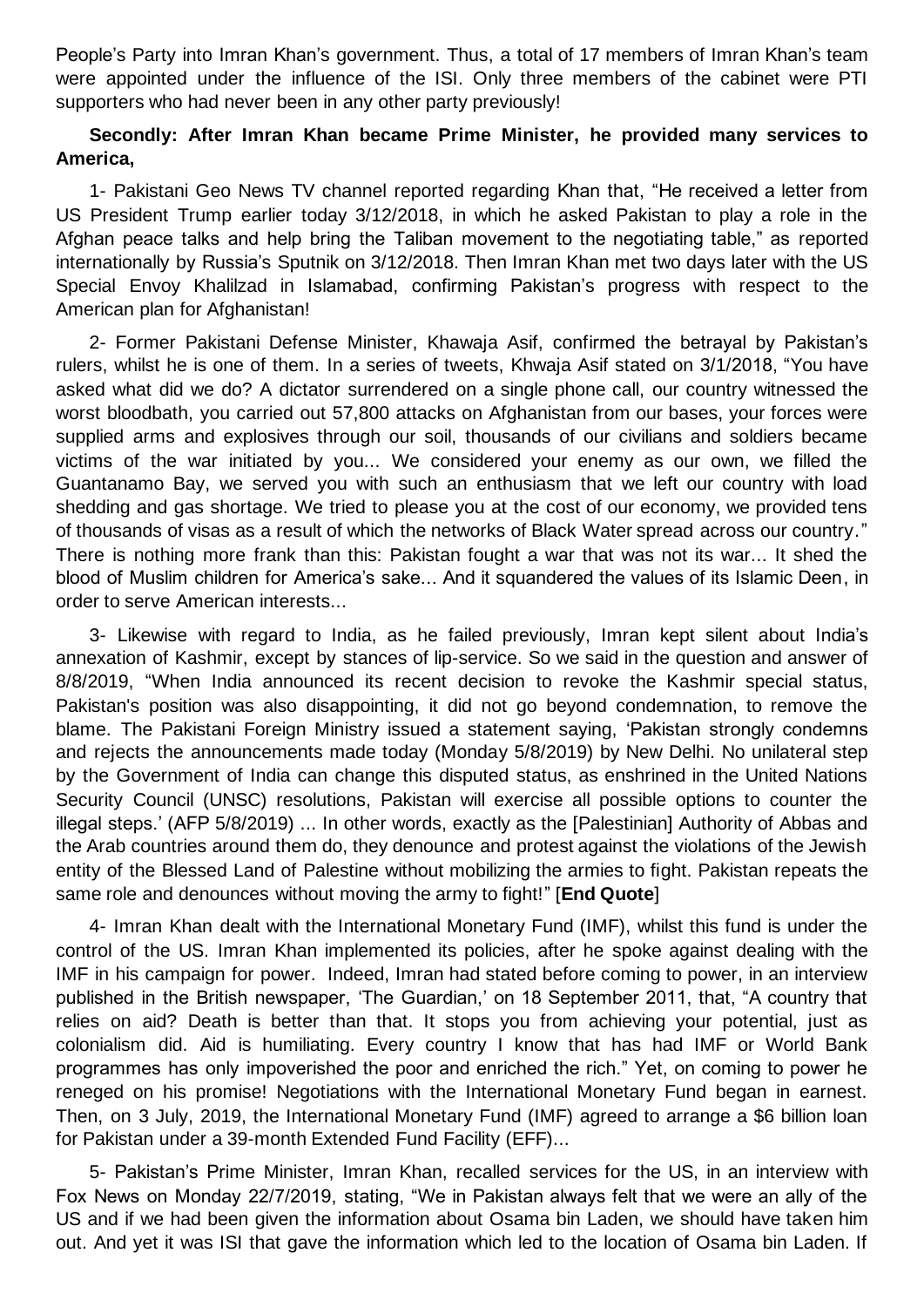you ask CIA it was ISI which gave the initial location through the phone connection." He stated this "in the first visit of the former cricket hero to the White House, since his election a year ago in Pakistan, where he met US President Donald Trump," as reported by Al-Quds Al-Arabi on 23/07/2019.

#### **Thirdly: The tense relationship between Imran and the army leadership, and then the United States:**

Imran Khan continued to be under the control of the army, with the US behind it, for about three years of his rule. At the end of the third year, his relationship with Army Chief Bajwa became tense, as it did subsequently with the US for its support of the army stance. Imran refused to accept the army's candidate for the position of the head of the ISI. Lieutenant-General Anjum Nadeem was held up in the appointment, which led to unease in the army... As reported by Al-Manar TV website on 27/10/2021, "Anjum will take up his new post on 20 November. On 6 October, Bajwa appointed Anjum to replace the head of the ISI, Lieutenant-General Faiz Hameed. Anjum was occupying the position of Corps Commander in the southern port city of Karachi. Bajwa appointed Hameed as the Corps Commander in Peshawar this month." Imran Khan has been publicly stating his support for Faiz Hameed as the leadership of internal intelligence. Thus, the relationship of the government of Imran Khan with the army was marred by tensions, following the appointment of Nadeem Anjum in the place of Faiz Hameed. This was particularly so amongst widespread speculation that Khan would nominate Hameed to replace Qamar Javed Bajwa, whose second term in office ends in November 2022.

Of course, America stands behind the army chief. Hence, the decision was made to pave the way for the withdrawal of confidence from Imran Khan, alongside a search for a replacement for him. Imran Khan received some of this information. So, Imran tried to make amends with the army leadership. He agreed to appoint Nadeem Anjum in the place of Imran's friend, Faiz Hameed. However, the army leadership insisted, with American support, that Imran must be removed from the post of prime minister, with the appointment of someone else! The army and America feared that this violation of the army's decision would lead to the undermining of the decisions of the army, backed by America. Hence the insistence on removing Imran…

**Fourthly: Imran Khan was agitated,** especially since he rendered great services to America as we mentioned, whilst, similarly, he obeyed the leadership of the army... it is as if he ruled out that the army and America would work to isolate him, after the services he provided them. However, he forgot or made himself forget that the kuffar countries do not allow their agents any room to breathe! In any case, he was upset about this and made statements about America, but by then it was too late! Among his statements:

1- As reported by Euro News Arabia on 4/2/2022, "Pakistan's Prime Minister Imran Khan told a group of foreign journalists today, Saturday, 'The move to oust me is blatant interference in domestic politics by the United States.'" The Arab Post on 3/4/2022 stated that, "local media reported that Khan had received a message from the ambassador of Islamabad in Washington that included a recording in which a high-ranking US official, said to be US Assistant Secretary of State for South and Central Asian Affairs, Donald Lu, declaring that the United States felt that relations could be better if Khan left."

2- In a stance differing with Washington's position on Russia regarding its attack on Ukraine, Imran Khan refused to condemn the attack and even visited Moscow, appearing next to the Russian President. Vladimir Putin, on 24/2/2022, i.e. on the first day of Russia's war on Ukraine. This is whilst the Pakistani army chief, Qamar Bajwa, condemned the attack explicitly, supporting the American stance and contradicting Khan's recent statements. Al Hurra reported on 2/4/2022 that, "the Pakistani army chief criticized the Russian war on Ukraine, calling for an immediate halt to what he described as a "huge tragedy," affecting a smaller country. It is noteworthy that General Qamar Javed Bajwa's criticism of Moscow contradicts the Prime Minister of his country, Imran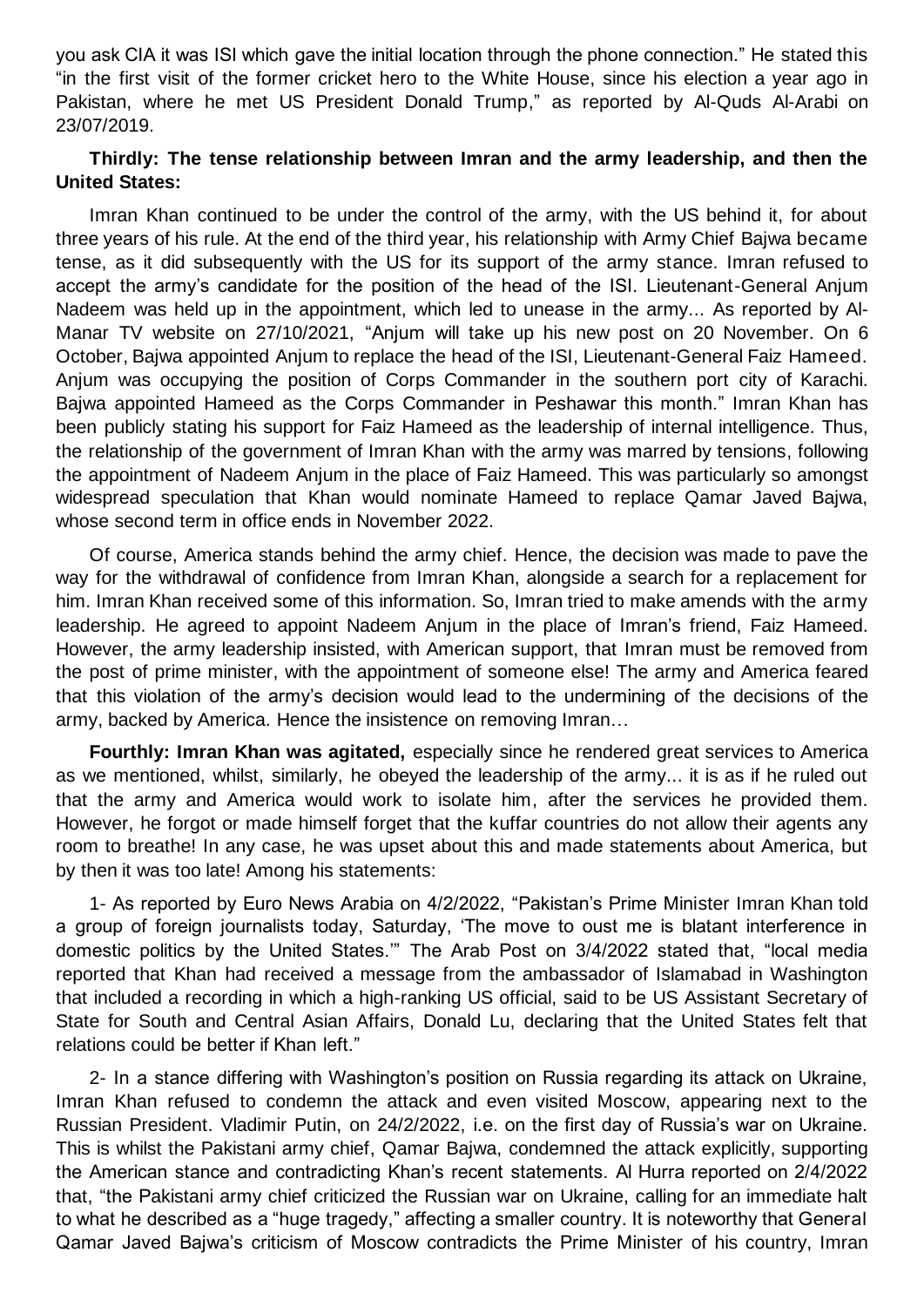Khan. Imran Khan defended the necessity of Islamabad's neutrality, directing it towards what is happening in Ukraine. He also refused to criticize the actions of Russian President Vladimir Putin."

3- In another stance, as reported by 'The New Arab,' on 7/3/2022, "Imran Khan spoke of ambassadors of the European Union writing a letter asking him to condemn the Russian military operation in Ukraine... Imran said, 'I want to ask the European Union ambassadors: Did you write such a letter to India?' He added, 'What do you think of us? Are we your slaves...that whatever you say, we will do?' The Pakistani ruled continued, "When India violated international laws in Kashmir and the United States Security Council Resolutions, did any of you [EU ambassadors] criticize India. Did you break off ties with India? Or suspend trade with them?"

**Fifthly: As we said above, Imran Khan did not expect** that all his service to the army, and behind it, America, would be of no use to him! It is as if he did not realize that whoever comes to power with the support of the colonial kuffar, as an agent for them, becomes like a chess piece for them. They move him as they like. Moreover, they dispense of him as they like, without hesitation, if he does not achieve their interests. This was what happened to Imran Khan! On 7/4/2022, the Deputy Speaker's decision rejected the vote on the opposition's motion of no-confidence against the government of Imran Khan. It also annulled the decision of the President of the Republic to dissolve Parliament on 3/4/2022 and move towards holding early elections, on the advice of Prime Minister Imran Khan. The court ruled that this move was against the constitution and hence null and void. The apex court also ordered the speaker of the house to hold a session of Parliament on 10/4/2022, in which the 342-seat Pakistani Parliament voted by 174 votes for no-confidence against Imran Khan... It is clear that in these events, the military was running matters behind the scenes. The senior judges would never take such a decision without the full support of the army chief...

**Sixthly: On the following day, 11/4/2022,** the Parliament chose Shehbaz Sharif as Prime Minister, until the date of the general elections in August 2023. As for Shehbaz, he is the younger brother of Nawaz Sharif, who was the former Prime Minister of Pakistan. Shehbaz has been the leader of the opposition in the Pakistani National Assembly since 2018. Shehbaz took over the leadership of the Pakistan Muslim League after his brother Nawaz, who founded the party. Shehbaz committed himself to being obedient to the army and America... and then the army supported him in the election to replace Imran Khan and he did the following:

1- Shehbaz began his political term according to what America wants... He began with a conciliatory tone with India, stating that he is ready for dialogue instead of confrontation. Sky News in Arabic reported on 14/4/2022 that "In his first speech, Shehbaz Sharif said, 'We want good relations with India but there cannot be sustainable peace unless the issue of Kashmir is resolved,' whilst calling upon the Prime Minister of India to allow the resolution of the Kashmir issue and so energies are devoted to the prosperity of the two countries." The Indian Prime Minister Modi responded to him by tweeting, "Congratulations to H. E. Mian Muhammad Shehbaz Sharif on his election as the Prime Minister of Pakistan. India desires peace and stability in a region free of terror, so that we can focus on our development challenges and ensure the well-being and prosperity of our people." Note that the Indian Prime Minister is hateful of Islam and Muslims. Modi incites his Hindu followers against Muslims in India. His followers restrict the Muslims and do not accept Muslims residing in their country of India. They restrict the Muslim daughters in schools in the matter of Islamic dress code.

2- News reports mention that Shehbaz Sharif offered to work with the generals, if he was elected. He stated that the country needed to move forward and overcome differences with the army. He had previously criticized the army in its coup against his older brother, the former Prime Minister, Nawaz Sharif, in 1999. Shehbaz Sharif competed in the 2018 elections but lost out to Imran Khan. In December 2019, the National Accountability Bureau froze 23 properties owned by the Shehbaz and his son, charging them with money laundering. In September 2020, Shehbaz